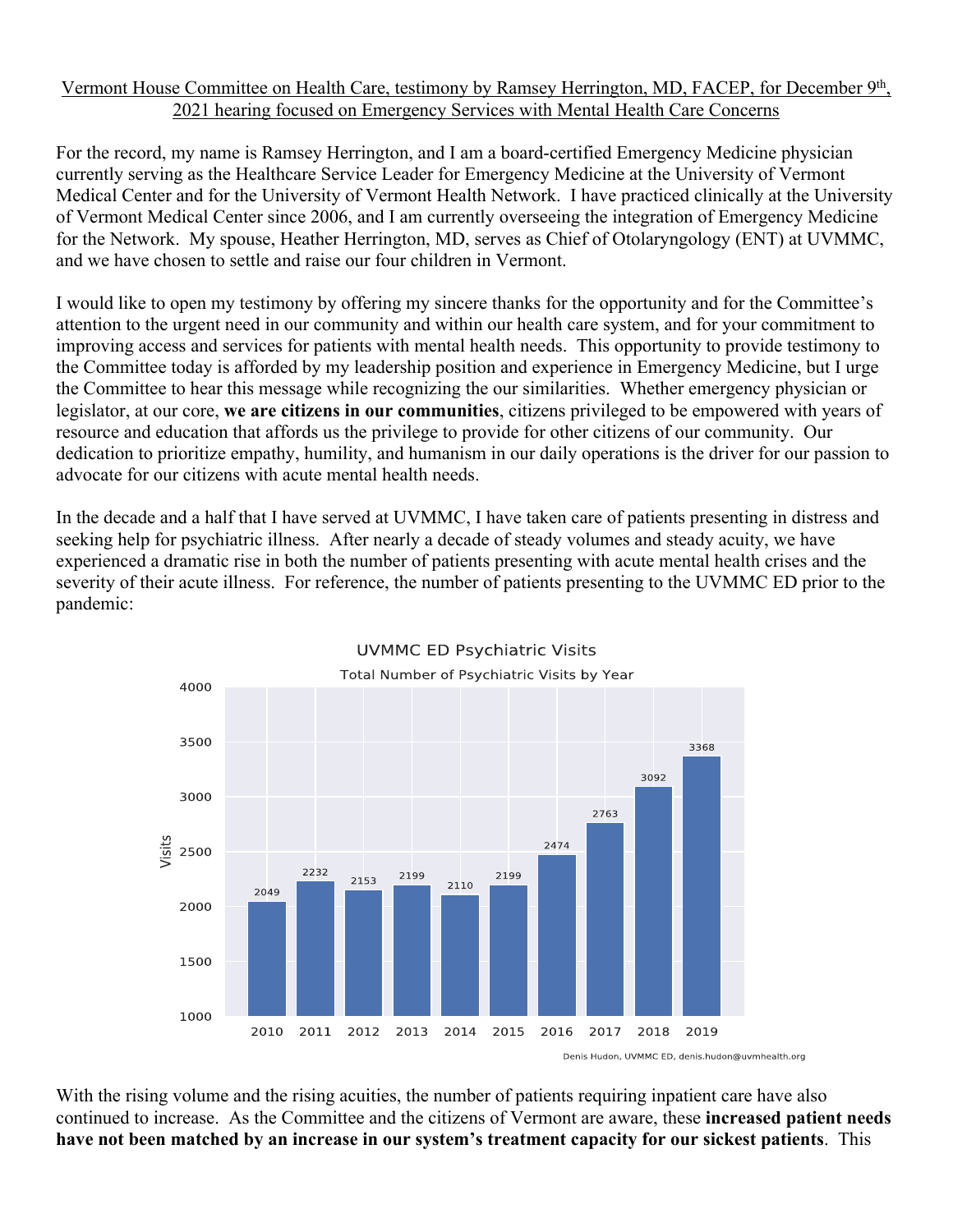has led to long lengths of stay in our EDs, and literature and professional guidance have long established that the Emergency Department is not the optimal care environment for these patients.

To respond to the needs of our patients, we recognized that **improving the patient experience and care delivery must occur while under our care in the Emergency Department**. Since my tenure, we have:

- Expanded our crisis clinician coverage
- Employed dedicated Emergency Psychiatrists for both children and adults
- Employed dedicated Registered Nurses with mental health experience and training
- Provided ongoing provider medical education with a focus on mental health
- Employed Emergency Pharmacists with a focus on improving patient safety
- Expanded our social work and case management presence
- Employed a trauma-informed care education platform for all members of our staff
- Shifted from a model of diagnostic care to a model of therapeutic initiation while in the ED
- Engaged patient and family advisors with an emphasis on mental health care experience
- Focused on improving the patient and family experience
- Dedicated two provider shifts per day to exclusively care for patients awaiting appropriate care
- Provided opportunities for safe access to outdoor environments
- Recently renovated a large meeting space to provide a lounge and relaxation area for our patients

Unfortunately, despite the above efforts, the need to provide care for this patient population continues to outpace our ability to provide therapeutic environments for care for all paitents. Arrivals for patients with mental health care needs in 2021 (orange) have significantly outpaced our historical highs in 2019 (blue):



Fig 3a: UVMMC ED Recent Arrival Volumes, Psychiatric Visits Central Moving Average with a 28 Day Window

> Denis Hudon, UVMMC ED, denis.hudon@uvmhealth.org This data is solely for QI purposes.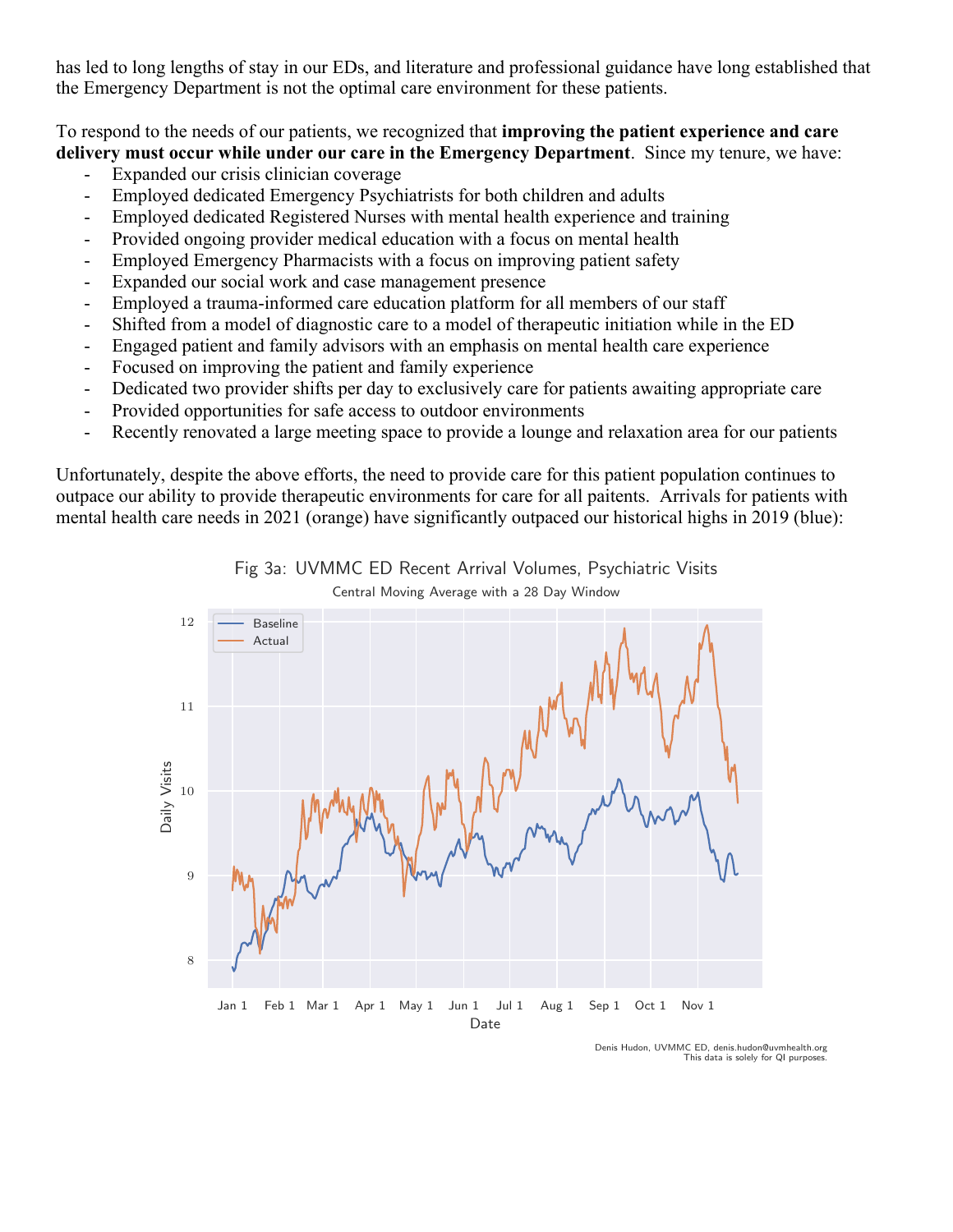More significantly, the combination of higher volumes coupled with longer lengths of stay has led to a dramatic expansion of the number of patient-care hours for mental health patients in our EDs:



Fig 3a: UVMMC ED Recent Hours of Care Provided, Psychiatric HOC

Denis Hudon, UVMMC ED, denis.hudon@uvmhealth.org This data is solely for QI purposes.

I urge the Committee to understand the following messages from your fellow citizens in Emergency Medicine:

- We must urgently address the lack of inpatient capacity for the treatment of our most acutely ill **patients with mental health care needs.** Although we in Emergency Medicine fully support the expansion of outpatient resources for mental treatment with an aim at decreasing downsteam need for inpatient treatment, there is no alternative care environment for the patients for whom we are currently providing suboptimal care. Committee support for proposed expansion of inpatient mental health treatment capacity at CVMC and for maximizing bed utilization at all of our sites capable of providing compassionate, therapeutic care is critical to meeting our patients' needs.
- **Similar to all other acute illness and disease patterns, preventative measures do not avert the need for higher levels of care for the most acutely ill.** For patients with heart disease, cancer, and neurological emergencies, we recognize that population health and value based care initiatives reduce morbidity and mortality – but we also do not question the need for inpatient capacity and treatment options for those presenting with heart attacks, oncologic emergencies, and stroke. As you evaluate options in front of you to address this issue, I urge the Committee to understand that Emergency Medicine supports investment in outpatient treatment options while imploring attention to the need for equity in resource for our patients with acute mental health needs requiring inpatient treatment.
- Failure to provide higher level of care options for our mental health patient population is **negatively impacting all members of our community that need emergency health care.** 75%ile census in the UVMMC ED for patients awaiting inpatient placement for the previous six months is 20 and a historical high of 33. With only 44 patient beds in our ED, nearly half of our ED space is regularly dedicated daily to the care of mental health patients. Assignment of half of our patient care areas to our mental health patients results in significant limitations in our ability to care for all of the